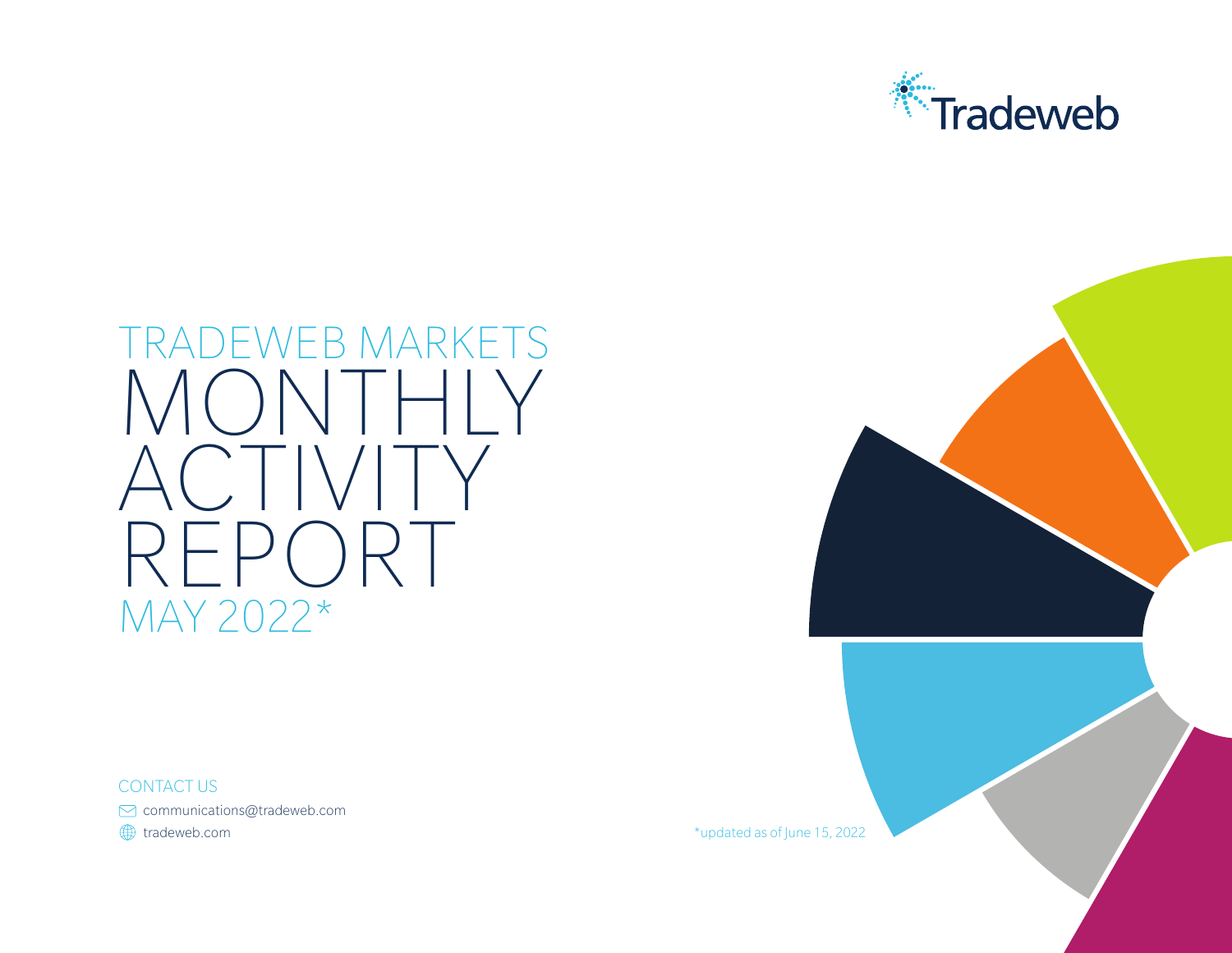## TRADEWEB MARKETS – ACTIVITY RECAP

### MAY 2022

#### TRADEWEB REPORTS TRADING VOLUME FOR MAY 2022

Total trading volume for May 2022 was \$24.9 trillion (tn) and average daily volume (ADV) for the month was \$1.19tn, an increase of 21.1 percent (%) year-over-year (YoY).<sup>1</sup> Average daily trades for the month totaled 100,901.

In May, Tradeweb set new ADV records in fully electronic U.S. High Grade credit, Repurchase Agreements and municipal bond trading.

#### RATES

#### U.S. government bond ADV was up 29.4% YoY to \$136.0 billion (bn)<sup>2</sup>, and European government bond ADV was up 16.4% YoY to \$36.0bn.

Trading in U.S. government bonds was supported by strong client activity in institutional and wholesale markets; the continued momentum of session-based trading and streaming protocols; and the addition of the Nasdaq Fixed Income business. Global government bond trading remained strong amidst heightened rates market volatility as yields continued to rise across developed markets.

#### Mortgage ADV was down 19.4% YoY to \$150.3bn.

Declining issuance and rising yields continued to weigh on overall market activity.

#### Swaps/swaptions ≥ 1-year ADV was up 42.3% YoY to \$214.9bn, and total rates derivatives ADV was up 59.0% YoY to \$377.3bn.

Swaps/swaptions ≥ 1-year volumes were driven by robust client interest in the request-for-market (RFM) protocol, increased engagement from international clients and strong trading activity in emerging markets swaps. Ongoing market focus on evolving central bank policy continued to buoy overall market activity.

#### **CREDIT**

#### Fully electronic U.S. Credit ADV was up 32.8% YoY to \$4.1bn and European credit ADV was down 0.9% YoY (up 9.1% YoY in EUR terms) to \$1.7bn.

U.S. and European credit volumes reflected continued client adoption across all Tradeweb protocols, including RFQ, Tradeweb AllTrade and portfolio trading. Record ADV in U.S. High Grade was buoyed by record RFQ trading. Reported European volumes were impacted by a strong U.S. dollar. In May, Tradeweb captured fully electronic share of U.S. High Grade and U.S. High Yield TRACE of 13.7% and 5.8%, respectively.

#### Credit derivatives ADV was up 99.4% YoY to \$16.9bn.

Market-wide volatility continued to boost volumes overall.

#### **EQUITIES**

#### U.S. ETF ADV was up 33.5% YoY to \$7.6bn and European ETF ADV was up 20.6% YoY to \$2.8bn.3

Growth in global institutional client trading, up 55.0% YoY, was driven by record activity in the U.S. and further adoption of RFQ as market volatility remained elevated.

#### MONEY MARKETS

#### Repurchase Agreement ADV was up 13.8% YoY to \$420.3bn.

Increased client adoption of Tradeweb's electronic trading solutions drove record Global Repo activity, even as elevated usage of the Federal Reserve's reverse repo facility continued to weigh on the overall repo market. Retail money markets activity remained measured in the low interest rate environment, despite its recent pickup.

<sup>1</sup> Volumes have been corrected to address an incorrect notional amount on a U.S. Options transaction

- <sup>2</sup> U.S. government bond volumes include wholesale U.S. Treasury volumes from the Nasdaq Fixed Income business Tradeweb acquired on June 25, 2021
- <sup>3</sup> Erratum: The June 3rd version of this report incorrectly rounded European ETF ADV to \$2.7bn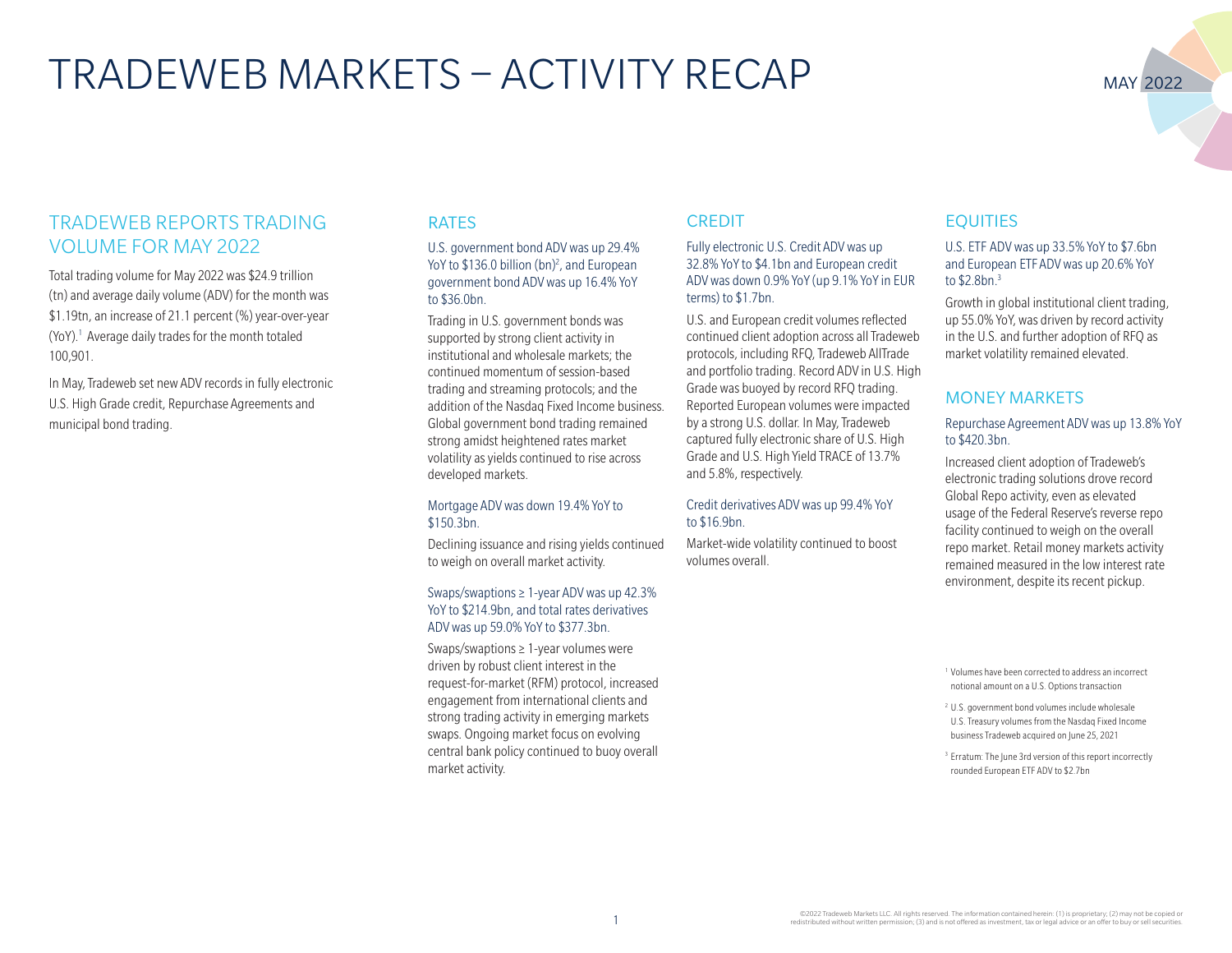# TRADEWEB MARKETS – SINGLE COUNT

| MAY 2022 |  |
|----------|--|

| Asset            |                                            | May 2022     |                 | April 2022   |                 | May 2021     |                 | <b>MoM</b> | YoY       |
|------------------|--------------------------------------------|--------------|-----------------|--------------|-----------------|--------------|-----------------|------------|-----------|
| Class            | Product                                    | ADV (USD mm) | Volume (USD mm) | ADV (USD mm) | Volume (USD mm) | ADV (USD mm) | Volume (USD mm) | ADV        | ADV       |
| Rates            | Cash                                       | 327,148      | 6,865,621       | 356,010      | 7,085,397       | 326,244      | 6,522,023       | $-8.11%$   | 0.28%     |
|                  | U.S. Government Bonds1                     | 135,973      | 2,855,434       | 135,886      | 2,717,715       | 105,044      | 2,100,879       | 0.06%      | 29.44%    |
|                  | <b>European Government Bonds</b>           | 35,971       | 755,394         | 33,547       | 637,401         | 30,902       | 618,047         | 7.22%      | 16.40%    |
|                  | Mortgages                                  | 150,321      | 3,156,743       | 181,433      | 3,628,655       | 186,456      | 3,729,120       | $-17.15%$  | $-19.38%$ |
|                  | <b>Other Government Bonds</b>              | 4,882        | 98,050          | 5,144        | 101,627         | 3,841        | 73,978          | $-5.09%$   | 27.09%    |
|                  | Derivatives                                | 377,267      | 7,908,055       | 303,882      | 5,938,801       | 237,325      | 4,738,321       | 24.15%     | 58.97%    |
|                  | Swaps/Swaptions ≥ 1Y                       | 214,878      | 4,497,970       | 195,425      | 3,820,685       | 151,029      | 3,012,413       | 9.95%      | 42.28%    |
|                  | Swaps/Swaptions < 1Y                       | 161,012      | 3,381,152       | 107,147      | 2,091,913       | 85,499       | 1,709,966       | 50.27%     | 88.32%    |
|                  | Futures                                    | 1,378        | 28,933          | 1,310        | 26,203          | 797          | 15,942          | 5.16%      | 72.85%    |
| Total            |                                            | 704,415      | 14,773,676      | 659,892      | 13,024,198      | 563,568      | 11,260,344      | 6.75%      | 24.99%    |
| Credit           | Cash                                       | 10,430       | 215,493         | 10,726       | 211,484         | 9,103        | 179,201         | $-2.76%$   | 14.58%    |
|                  | U.S. High Grade - Fully Electronic         | 3,457        | 72,607          | 3,248        | 64,954          | 2,637        | 52,749          | 6.46%      | 31.09%    |
|                  | U.S. High Grade - Electronically Processed | 2,535        | 53,238          | 2,937        | 58,742          | 2,239        | 44,790          | $-13.68%$  | 13.20%    |
|                  | U.S. High Yield - Fully Electronic         | 624          | 13,100          | 729          | 14,582          | 436          | 8,716           | $-14.44%$  | 43.15%    |
|                  | U.S. High Yield - Electronically Processed | 364          | 7,652           | 356          | 7,128           | 337          | 6,735           | 2.23%      | 8.20%     |
|                  | <b>European Credit</b>                     | 1,725        | 36,219          | 1,909        | 36,262          | 1,740        | 34,806          | $-9.63%$   | $-0.89%$  |
|                  | <b>Municipal Bonds</b>                     | 415          | 8,716           | 384          | 7,684           | 191          | 3,824           | 8.03%      | 117.09%   |
|                  | <b>Chinese Bonds</b>                       | 1,179        | 21,214          | 1,064        | 20,218          | 1,426        | 25,659          | 10.76%     | $-17.32%$ |
|                  | <b>Other Credit Bonds</b>                  | 131          | 2,747           | 99           | 1,915           | 96           | 1,923           | 32.16%     | 36.05%    |
|                  | Derivatives                                | 16,876       | 354,319         | 16,053       | 312,650         | 8,465        | 169,259         | 5.13%      | 99.35%    |
|                  | Swaps                                      | 16,876       | 354,319         | 16,053       | 312,650         | 8,465        | 169,259         | 5.13%      | 99.35%    |
| Total            |                                            | 27,306       | 569,812         | 26,779       | 524,134         | 17,568       | 348,460         | 1.97%      | 55.43%    |
| Equities         | Cash                                       | 10,402       | 218,441         | 9,068        | 178,679         | 8,014        | 160,287         | 14.71%     | 29.79%    |
|                  | U.S. ETFs                                  | 7,649        | 160,619         | 6,381        | 127,630         | 5,731        | 114,615         | 19.86%     | 33.46%    |
|                  | European ETFs                              | 2,753        | 57,822          | 2,687        | 51,050          | 2,284        | 45,671          | 2.48%      | 20.58%    |
|                  | Derivatives                                | 6,916        | 145,240         | 5,814        | 115,751         | 8,813        | 176,267         | 18.96%     | $-21.53%$ |
|                  | Convertibles/Swaps/Options <sup>2</sup>    | 3,295        | 69,198          | 2,758        | 54,780          | 4,931        | 98,619          | 19.48%     | $-33.17%$ |
|                  | Futures                                    | 3,621        | 76,042          | 3,056        | 60,971          | 3,882        | 77,648          | 18.48%     | $-6.73%$  |
| Total            |                                            | 17,318       | 363,681         | 14,882       | 294,430         | 16,828       | 336,554         | 16.37%     | 2.91%     |
| Money<br>Markets | Cash                                       | 438,096      | 9,200,016       | 393,337      | 7,785,554       | 382,432      | 7,648,638       | 11.38%     | 14.56%    |
|                  | Repurchase Agreements (Repo)               | 420,339      | 8,827,123       | 375,317      | 7,425,481       | 369,316      | 7,386,323       | 12.00%     | 13.82%    |
|                  | <b>Other Money Markets</b>                 | 17,757       | 372,893         | 18,019       | 360,073         | 13,116       | 262,315         | $-1.46%$   | 35.39%    |
| Total            |                                            | 438,096      | 9,200,016       | 393,337      | 7,785,554       | 382,432      | 7,648,638       | 11.38%     | 14.56%    |

|      | ADV (USD mm) | Volume (USD mm) | ADV (USD mm) | Volume (USD mm) | ADV (USD mm) | Volume (USD mm) | MoM   | $V = V$ |
|------|--------------|-----------------|--------------|-----------------|--------------|-----------------|-------|---------|
| Tota | ,187,135     | 24,907,185      | ,094,890     | 21,628,316      | 980,396      | 19,593,996      | 8.43% | 21.09%  |

#### PRODUCT CATEGORIES INCLUDE

U.S. Government Bonds: U.S. Treasury bills, notes and bonds, and Treasury Inflation-protected Securities, including when-issued securities.

Mortgages: To-be-announced mortgage-backed securities, specified pools, collateralized mortgage obligations, commercial mortgage-backed securities, other mortgage derivatives and other asset-backed securities.

Other Government Bonds: Japanese, Canadian, Australian and New Zealand government bonds, covered bonds (including Pfandbriefe), other government-guaranteed securities, supranational, sub-sovereign and agency bonds/debentures.

Rates Futures: Government bond futures leg of exchange for physicals (EFPs).

U.S. High Grade and High Yield: All TRACE-reported corporates, excluding convertibles (see page 3 for segmentation methodology).

Chinese Bonds: Chinese Interbank Bond Market (CIBM) instruments – government and corporate – transacted via Bond Connect Company Limited (BCCL) and CIBM Direct.

Other Credit Bonds: Other developed market (including non-TRACE-reported bonds, preferreds and structured notes), developing and emerging market corporate and government bonds.

Credit Swaps: Index and single name credit default swaps.

ETFs: Exchange traded funds (ETFs), ETF leg of EFPs, and net asset value trades.

Convertibles/Swaps/Options: Convertible bonds, equity swaps, call and put strategies, and other equity derivatives excluding futures.

Equities Futures: Equity futures including the futures leg of EFPs.

Other Money Markets: Agency discount notes, commercial paper, certificates of deposits (including structured CDs), and deposits.

#### **VOLUMES**

Volumes include Tradeweb, Dealerweb and Tradeweb Direct. Except with respect to U.S. Treasuries, both sides of a trade are included in volume totals where the trade is fully-anonymous and a Tradeweb broker-dealer is the matched principal counterparty. Riskless principal trades on Tradeweb Direct are single-count.

All volumes are notional par values, unless otherwise stated, converted to U.S. Dollars.

Volumes for Mortgages represent current face value at time of trade.

Volumes for Repo represent notional value of posted collateral.

Volumes can reflect cancellations and corrections that occur after prior postings.

<sup>1</sup> U.S. government bond volumes include wholesale U.S. Treasury volumes from the Nasdaq Fixed Income business Tradeweb acquired on June 25, 2021

<sup>2</sup> Volumes have been corrected to address an incorrect notional amount on a U.S. Options transaction

©2022 Tradeweb Markets LLC. All rights reserved. The information contained herein: (1) is proprietary; (2) may not be copied or<br>- redistributed without written permission: (3) and is not offered as investment, tax or legal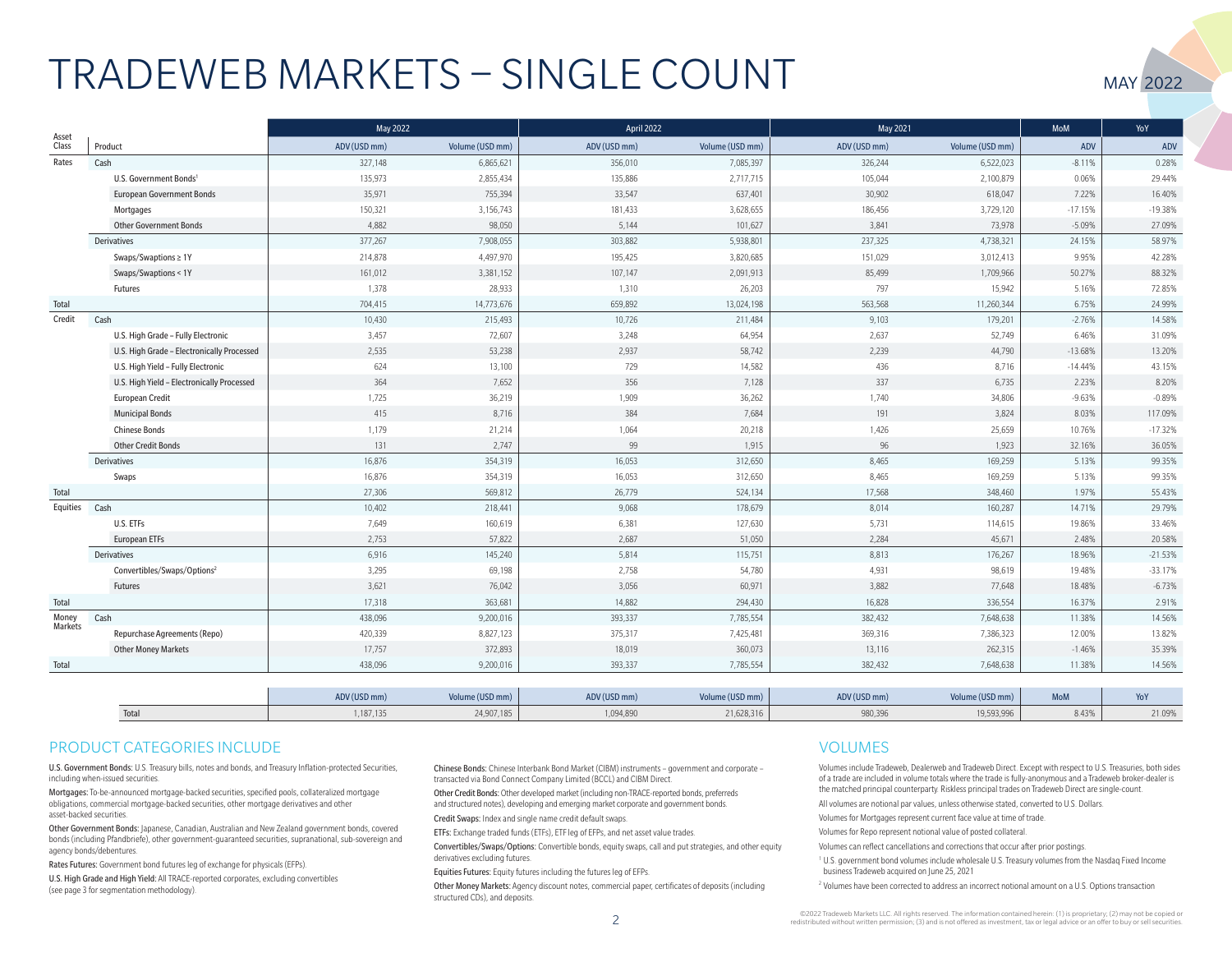## U.S. CORPORATE BONDS USING MARKET REPORTING STANDARDS

|                 | <b>TRADEWEB MARKETS</b>         |            |                 | May 2022             |            |               |                      |       |                 | April 2022           |            |               |                        |       |                 | May 2021             |            |               |                      | <b>MoM</b>      |                      | YoY             |                    |
|-----------------|---------------------------------|------------|-----------------|----------------------|------------|---------------|----------------------|-------|-----------------|----------------------|------------|---------------|------------------------|-------|-----------------|----------------------|------------|---------------|----------------------|-----------------|----------------------|-----------------|--------------------|
|                 |                                 |            | Volume (USD mm) |                      |            | <b>Trades</b> |                      |       | Volume (USD mm) |                      |            | <b>Trades</b> |                        |       | Volume (USD mm) |                      |            | <b>Trades</b> |                      | Volume (USD mm) |                      | Volume (USD mm) |                    |
| Product         | Type                            | <b>ADV</b> | <b>Total</b>    | % of<br><b>TRACE</b> | <b>ADT</b> | Total         | % of<br><b>TRACE</b> | ADV   | Total           | % of<br><b>TRACE</b> | <b>ADT</b> | <b>Total</b>  | $%$ of<br><b>TRACE</b> | ADV   | <b>Total</b>    | % of<br><b>TRACE</b> | <b>ADT</b> | <b>Total</b>  | % of<br><b>TRACE</b> | <b>ADV</b>      | % of<br><b>TRACE</b> | <b>ADV</b>      | %o<br><b>TRACE</b> |
| U.S. High Grade | Total                           | 6.174      | 129,650         | 23.3%                | 16,933     | 355,603       | 23.7%                | 6,354 | 127,073         | 23.0%                | 16,963     | 339,266       | 26.2%                  | 4,967 | 99,349          | 20.7%                | 11,818     | 236,351       | 26.3%                | $-2.83%$        | 1.46%                | 24.29%          | 12.72%             |
|                 | <b>Fully Electronic</b>         | 3,639      | 76,412          | 13.7%                | 6,560      | 347,758       | 23.2%                | 3,417 | 68,331          | 12.3%                | 16,532     | 330,630       | 25.5%                  | 2,728 | 54,559          | 11.4%                | 1,497      | 229,944       | 25.6%                | 6.50%           | 11.219               | 33.38%          | 20.97%             |
|                 | <b>Electronically Processed</b> | 2,535      | 53,238          | 9.6%                 | 374        | 7,845         | 0.5%                 | 2,937 | 58,742          | 10.6%                | 432        | 8,636         | 0.7%                   | 2.239 | 44.790          | 9.3%                 | 320        | 6,407         | 0.7%                 | $-13.68%$       | $-9.879$             | 13.20%          | 2.66%              |
| U.S. High Yield | Total                           | 1,004      | 21,091          | 9.1%                 | 2,929      | 61,500        | 16.2%                | ,098  | 21,960          | 10.8%                | 2,842      | 56,846        | 17.2%                  | 785   | 15,695          | 7.6%                 | 2,487      | 49,749        | 16.0%                | $-8.53%$        | $-15.43%$            | 27.98%          | 20.39%             |
|                 | <b>Fully Electronic</b>         | 640        | 13,439          | 5.8%                 | 2,801      | 58,831        | 15.5%                | 742   | 14,831          | 7.3%                 | 2,716      | 54,310        | 16.5%                  | 448   | 8,960           | 4.3%                 | 2,374      | 47,479        | 15.3%                | $-13.70%$       | $-20.21%$            | 42.85%          | 34.38%             |
|                 | <b>Electronically Processed</b> | 364        | 7,652           | 3.3%                 | 127        | 2,669         | 0.7%                 | 356   | 7,128           | 3.5%                 | 127        | 2,536         | 0.8%                   | 337   | 6,735           | 3.3%                 | 114        | 2,270         | 0.7%                 | 2.23%           | $-5.47%$             | 8.20%           | 1.79%              |

| <b>REPORTED MARKET</b>  |                     | <b>May 2022</b>     |                     | April 2022          | May 2021          | <b>MoM</b>        | YoY                |                   |
|-------------------------|---------------------|---------------------|---------------------|---------------------|-------------------|-------------------|--------------------|-------------------|
|                         | Volume (USD mm)     | Trades              | Volume (USD mm)     | Trades              | Volume (USD mm)   | <b>Trades</b>     |                    |                   |
| Product                 | <b>ADV</b><br>Total | <b>ADT</b><br>Total | <b>ADV</b><br>Total | Total<br><b>ADT</b> | ADV<br>Total      | ADT<br>Total      | ADV<br><b>ADT</b>  | ADT<br><b>ADV</b> |
| U.S. High Grade (TRACE) | 556,451<br>26,498   | 71,346 1,498,266    | 553,368<br>27,668   | 1,296,226<br>64,811 | 480,619<br>24,031 | 44,890<br>897,806 | $-4.23%$<br>10.08% | 58.93%<br>10.26%  |
| U.S. High Yield (TRACE) | 231,227<br>11.011   | 379,017<br>18,048   | 203,618<br>10.181   | 329,731<br>16,487   | 207,165<br>10,358 | 15,538<br>310,751 | 8.15%<br>9.47%     | 6.30%<br>16.16%   |

#### FOOTNOTES

Numbers include all activity on Tradeweb, Dealerweb and Tradeweb Direct.

Corporate bond volume and trade count numbers reflect all trades reported to TRACE, excluding emerging market and convertible bonds.

Monthly average capped volumes for HG and HY applied to capped trades based on TRACE reporting standards.

Electronically Processed include voice trades processed electronically on Tradeweb.

Day counts for corporate bonds reflect all SIFMA trading days.

On July 12, 2021, FINRA announced changes to its methodology for aggregation of its monthly TRACE Volume Reports. FINRA has confirmed that adjustments were made to address the double reporting of certain ATS trades, but these changes do not affect the real-time TRACE dissemination feeds; accordingly, Tradeweb has made no adjustments to its methodology for calculating U.S. High Grade and U.S. High Yield reported market volumes or trades. Further, FINRA's methodology adjustment to its monthly reporting does not materially change Tradeweb volumes using market reporting standards. Tradeweb's monthly volume reporting therefore remains consistent with prior reported volumes.

Segmentation between HG and HY determined using the following methodology and ratings from Standards & Poor's (S&P), Moody's Investor Services and Fitch Ratings:

- If 2 of 3 of the bond's ratings are equal to or worse than BB+/Ba1/BB+ (but not including "other ratings") then the bond is HY.
- If 1 of 3 of the bond's ratings is equal to or worse than BB+/Ba1/BB+, and none are better, then the bond is HY.
- If the bond is not rated by any agency then the bond is HY.
- If 3 of 3 of the bond's ratings are better than BB+/Ba1/BB+ (but not including "other ratings") then the bond is HG.
- If 2 of 3 of the bond's ratings are better than BB+/Ba1/BB+ then the bond is HG.
- If 1 of 3 of the bond's ratings is better than BB+/Ba1/BB+, and none are equal or worse, then the bond is HG.
- If 1 of 3 of the bond's ratings is better than BB+/Ba1/BB+ and 1 of 3 is equal or worse, then the bond is HG. (i.e. The bond is split rated: 1 HG, 1 HY).

MAY 2022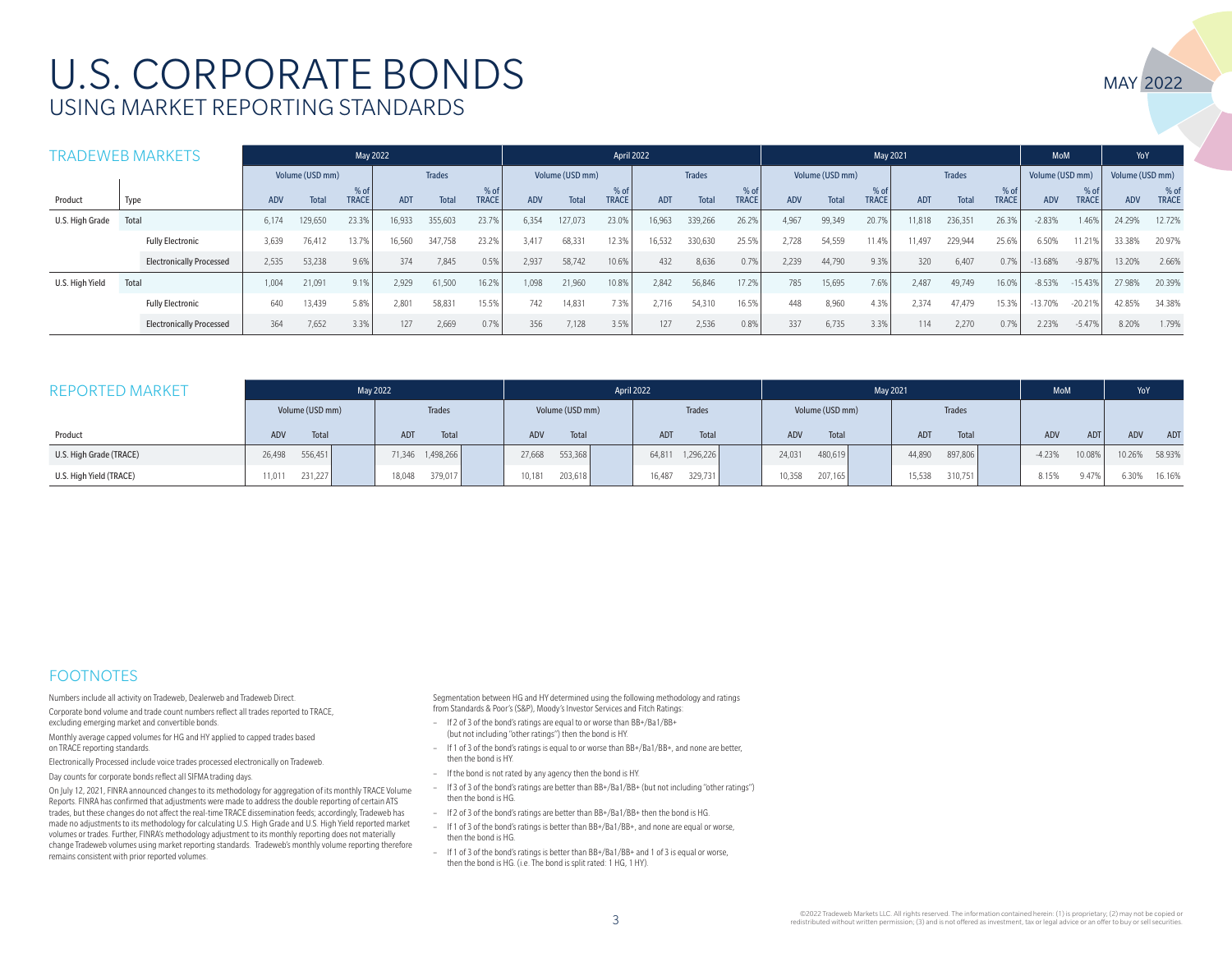

# TRADEWEB MARKETS QUARTERLY ACTIVITY SUMMARY Q2 2022 (QTD)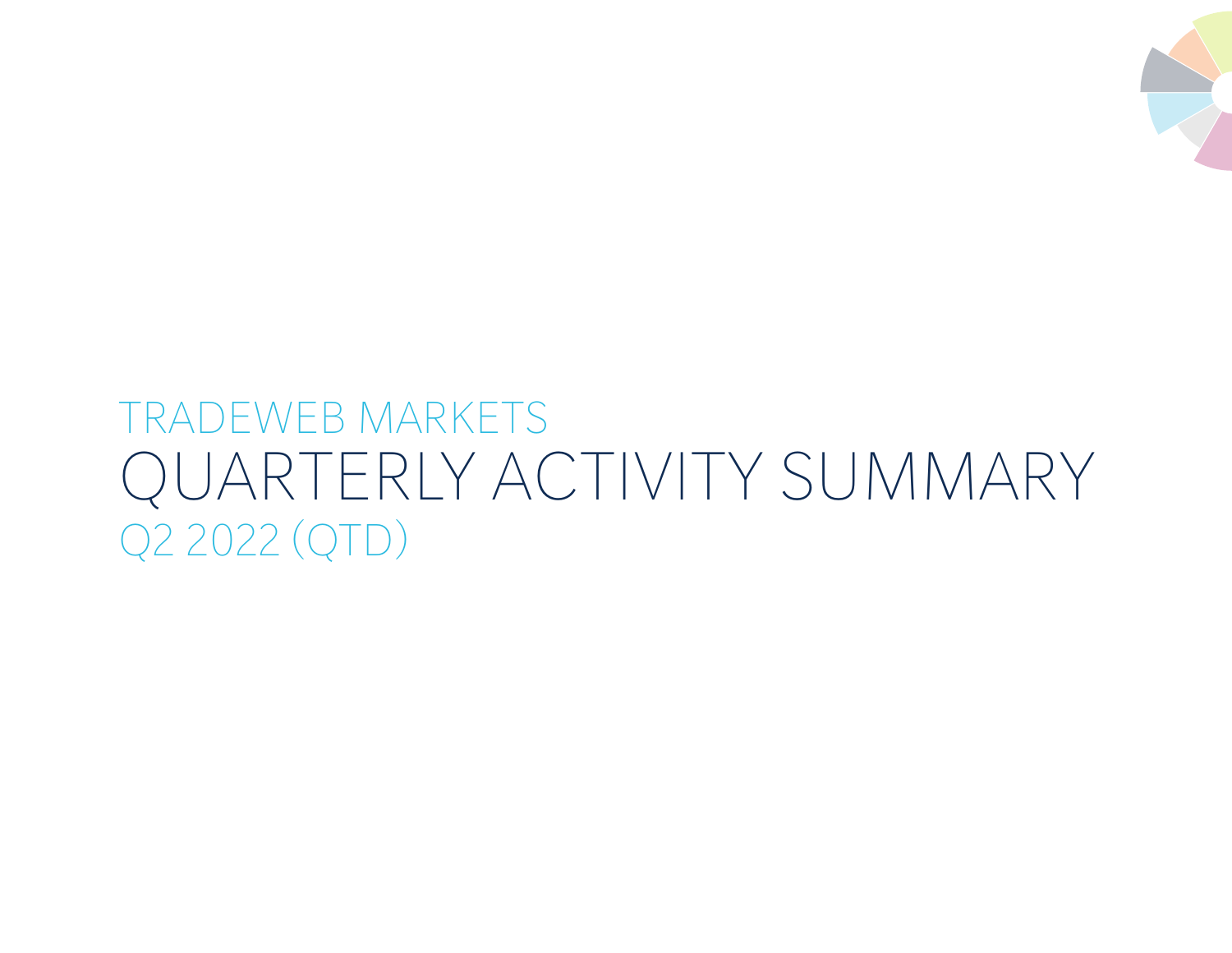# TRADEWEB MARKETS – SINGLE COUNT

| Asset            |                                            | Q2 2022 (QTD) |                 |              | Q2 2021 (QTD)   | YoY       |  |
|------------------|--------------------------------------------|---------------|-----------------|--------------|-----------------|-----------|--|
| Class            | Product                                    | ADV (USD mm)  | Volume (USD mm) | ADV (USD mm) | Volume (USD mm) | ADV       |  |
| Rates            | Cash                                       | 341,273       | 13,951,019      | 312,941      | 13,075,635      | 9.05%     |  |
|                  | U.S. Government Bonds <sup>1</sup>         | 135,930       | 5,573,149       | 100,338      | 4,214,189       | 35.47%    |  |
|                  | <b>European Government Bonds</b>           | 34,820        | 1,392,794       | 29,642       | 1,185,697       | 17.47%    |  |
|                  | Mortgages                                  | 165,498       | 6,785,398       | 178,760      | 7,507,926       | $-7.42%$  |  |
|                  | <b>Other Government Bonds</b>              | 5,025         | 199,677         | 4,201        | 167,824         | 19.63%    |  |
|                  | <b>Derivatives</b>                         | 341,967       | 13,846,856      | 229,394      | 9,430,611       | 49.07%    |  |
|                  | Swaps/Swaptions ≥ 1Y                       | 205,715       | 8,318,655       | 144,629      | 5,919,251       | 42.24%    |  |
|                  | Swaps/Swaptions < 1Y                       | 134,908       | 5,473,064       | 84,029       | 3,480,459       | 60.55%    |  |
|                  | Futures                                    | 1,345         | 55,136          | 736          | 30,901          | 82.74%    |  |
| Total            |                                            | 683,240       | 27,797,874      | 542,335      | 22,506,246      | 25.98%    |  |
| Credit           | Cash                                       | 10,570        | 426,977         | 9,241        | 380,554         | 14.38%    |  |
|                  | U.S. High Grade - Fully Electronic         | 3,355         | 137,560         | 2,701        | 113,439         | 24.22%    |  |
|                  | U.S. High Grade - Electronically Processed | 2,731         | 111,980         | 2,325        | 97,669          | 17.45%    |  |
|                  | U.S. High Yield - Fully Electronic         | 675           | 27,682          | 453          | 19,018          | 49.10%    |  |
|                  | U.S. High Yield - Electronically Processed | 360           | 14,780          | 376          | 15,810          | $-4.23%$  |  |
|                  | <b>European Credit</b>                     | 1,812         | 72,481          | 1,826        | 73,038          | $-0.76%$  |  |
|                  | <b>Municipal Bonds</b>                     | 400           | 16,399          | 189          | 7,957           | 111.12%   |  |
|                  | <b>Chinese Bonds</b>                       | 1,120         | 41,432          | 1,267        | 49,405          | $-11.60%$ |  |
|                  | <b>Other Credit Bonds</b>                  | 116           | 4,662           | 103          | 4,217           | 12.04%    |  |
|                  | Derivatives                                | 16,479        | 666,969         | 9,139        | 376,051         | 80.31%    |  |
|                  | Swaps                                      | 16,479        | 666,969         | 9,139        | 376,051         | 80.31%    |  |
| Total            |                                            | 27,048        | 1,093,946       | 18,380       | 756,605         | 47.16%    |  |
| Equities         | Cash                                       | 9,752         | 397,120         | 8,385        | 341,464         | 16.31%    |  |
|                  | U.S. ETFs                                  | 7,030         | 288,249         | 6,073        | 248,983         | 15.77%    |  |
|                  | <b>European ETFs</b>                       | 2,722         | 108,871         | 2,312        | 92,481          | 17.72%    |  |
|                  | Derivatives                                | 6,377         | 260,990         | 8,100        | 330,327         | $-21.28%$ |  |
|                  | Convertibles/Swaps/Options <sup>2</sup>    | 3,032         | 123,978         | 3,893        | 157,893         | $-22.11%$ |  |
|                  | Futures                                    | 3,345         | 137,012         | 4,208        | 172,434         | $-20.51%$ |  |
| Total            |                                            | 16,129        | 658,110         | 16,485       | 671,791         | $-2.16%$  |  |
| Money<br>Markets | Cash                                       | 416,281       | 16,985,570      | 360,022      | 14,960,697      | 15.63%    |  |
|                  | Repurchase Agreements (Repo)               | 398,394       | 16,252,604      | 346,555      | 14,396,239      | 14.96%    |  |
|                  | <b>Other Money Markets</b>                 | 17,887        | 732,966         | 13,467       | 564,458         | 32.82%    |  |
| Total            |                                            | 416,281       | 16,985,570      | 360,022      | 14,960,697      | 15.63%    |  |

|       | $\neg$ V(USD mm) | Volume (USD mm) | ADV (USD mm) | $\cdot$ (USD mm)<br>Volume, | YoY    |
|-------|------------------|-----------------|--------------|-----------------------------|--------|
| Total | 142,698          | 500             | 937,223      | 220<br>38.895.339           | 21.92% |

#### PRODUCT CATEGORIES INCLUDE

U.S. Government Bonds: U.S. Treasury bills, notes and bonds, and Treasury Inflation-protected Securities, including when-issued securities.

Mortgages: To-be-announced mortgage-backed securities, specified pools, collateralized mortgage obligations, commercial mortgage-backed securities, other mortgage derivatives and other asset-backed securities.

Other Government Bonds: Japanese, Canadian, Australian and New Zealand government bonds, covered bonds (including Pfandbriefe), other government-guaranteed securities, supranational, sub-sovereign and agency bonds/debentures.

Rates Futures: Government bond futures leg of exchange for physicals (EFPs).

U.S. High Grade and High Yield: All TRACE-reported corporates, excluding convertibles (see page 3 for segmentation methodology).

Chinese Bonds: Chinese Interbank Bond Market (CIBM) instruments – government and corporate – transacted via Bond Connect Company Limited (BCCL) and CIBM Direct.

Other Credit Bonds: Other developed market (including non-TRACE-reported bonds, preferreds and structured notes), developing and emerging market corporate and government bonds.

Credit Swaps: Index and single name credit default swaps.

ETFs: Exchange traded funds (ETFs), ETF leg of EFPs, and net asset value trades.

Convertibles/Swaps/Options: Convertible bonds, equity swaps, call and put strategies, and other equity derivatives excluding futures.

Equities Futures: Equity futures including the futures leg of EFPs.

Other Money Markets: Agency discount notes, commercial paper, certificates of deposits (including structured CDs), and deposits.

#### **VOLUMES**

Volumes include Tradeweb, Dealerweb and Tradeweb Direct. Except with respect to U.S. Treasuries, both sides of a trade are included in volume totals where the trade is fully-anonymous and a Tradeweb broker-dealer is the matched principal counterparty. Riskless principal trades on Tradeweb Direct are single-count.

All volumes are notional par values, unless otherwise stated, converted to U.S. Dollars.

Volumes for Mortgages represent current face value at time of trade.

Volumes for Repo represent notional value of posted collateral.

Volumes can reflect cancellations and corrections that occur after prior postings.

<sup>1</sup> U.S. government bond volumes include wholesale U.S. Treasury volumes from the Nasdaq Fixed Income business Tradeweb acquired on June 25, 2021

<sup>2</sup> Volumes have been corrected to address an incorrect notional amount on a U.S. Options transaction

©2022 Tradeweb Markets LLC. All rights reserved. The information contained herein: (1) is proprietary; (2) may not be copied or<br>- redistributed without written permission: (3) and is not offered as investment, tax or legal

#### Q2 2022 (QTD)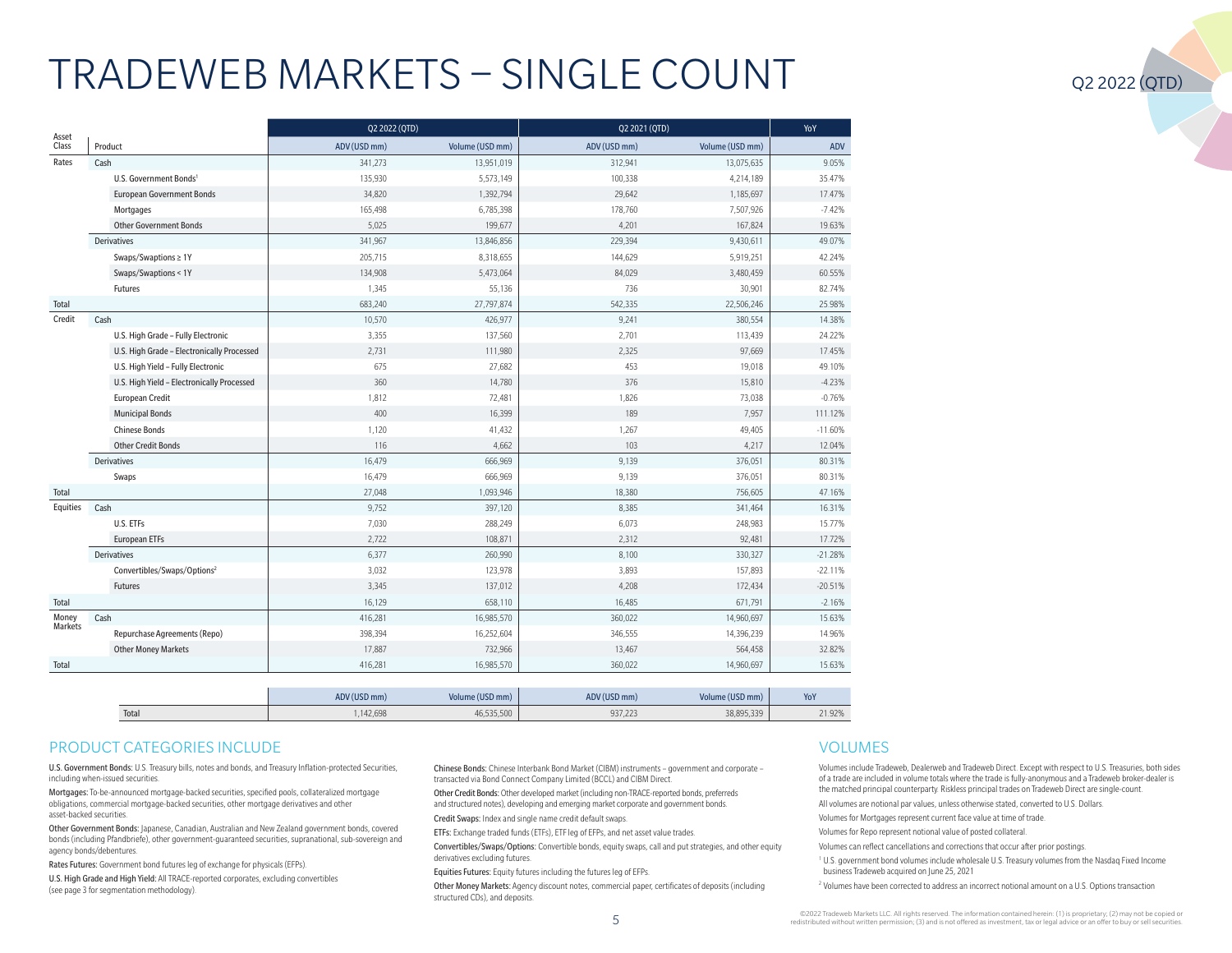## U.S. CORPORATE BONDS USING MARKET REPORTING STANDARDS

| FRADEWEB MARKETS | Q2 2022 (QTD)                   |                 |              |                      |            |               | Q2 2021 (QTD)          |            |                 |                        |            |               | YoY                  |            |                      |  |
|------------------|---------------------------------|-----------------|--------------|----------------------|------------|---------------|------------------------|------------|-----------------|------------------------|------------|---------------|----------------------|------------|----------------------|--|
|                  |                                 | Volume (USD mm) |              |                      |            | <b>Trades</b> |                        |            | Volume (USD mm) |                        |            | <b>Trades</b> |                      |            | Volume (USD mm)      |  |
| Product          | Type                            | <b>ADV</b>      | <b>Total</b> | % of<br><b>TRACE</b> | <b>ADT</b> | <b>Total</b>  | $%$ of<br><b>TRACE</b> | <b>ADV</b> | <b>Total</b>    | $%$ of<br><b>TRACE</b> | <b>ADT</b> | <b>Total</b>  | % of<br><b>TRACE</b> | <b>ADV</b> | % of<br><b>TRACE</b> |  |
| U.S. High Grade  | Total                           | 6,262           | 256.723      | 23.1%                | 16,948     | 694,869       | 24.9%                  | 5,115      | 214.849         | 21.2%                  | 11,823     | 496,585       | 25.9%                | 22.40%     | 9.00%                |  |
|                  | <b>Fully Electronic</b>         | 3.530           | 144.743      | 13.0%                | 16.546     | 678.388       | 24.3%                  | 2.790      | 117.180         | 11.6%                  | 11.476     | 482.010       | 25.2%                | 26.53%     | 12.68%               |  |
|                  | <b>Electronically Processed</b> | 2.731           | 111.980      | 10.1%                | 402        | 16.481        | 0.6%                   | 2.325      | 97,669          | 9.6%                   | 347        | 14.575        | 0.8%                 | 17.45%     | 4.59%                |  |
| U.S. High Yield  | Total                           | .050            | 43.050       | 9.9%                 | 2,886      | 118,346       | 16.7%                  | 844        | 35.431          | 8.3%                   | 2.574      | 108.111       | 16.8%                | 24.47%     | 19.92%               |  |
|                  | <b>Fully Electronic</b>         | 690             | 28.270       | 6.5%                 | 2.760      | 13.141        | 16.0%                  | 467        | 19.622          | 4.6%                   | 2.443      | 102.610       | 15.9%                | 47.59%     | 42.19%               |  |
|                  | <b>Electronically Processed</b> | 360             | 14,780       | 3.4%                 | 127        | 5,205         | 0.7%                   | 376        | 15,810          | 3.7%                   | 131        | 5,501         | 0.9%                 | $-4.23%$   | $-7.74%$             |  |

| <b>REPORTED MARKET</b>  |                     | Q2 2022 (QTD)              | Q2 2021 (QTD)     | YoY                        |                  |
|-------------------------|---------------------|----------------------------|-------------------|----------------------------|------------------|
|                         | Volume (USD mm)     | <b>Trades</b>              | Volume (USD mm)   | <b>Trades</b>              |                  |
| Product                 | Total<br>ADV        | <b>Total</b><br><b>ADT</b> | Total<br>ADV      | <b>ADT</b><br><b>Total</b> | ADT<br>ADV       |
| U.S. High Grade (TRACE) | 1,109,819<br>27.069 | 68,158 2,794,492           | 24,104 1,012,367  | 45,576 1,914,184           | 49.55%<br>12.30% |
| U.S. High Yield (TRACE) | 434.846<br>10.606   | 708.748<br>17.287          | 429.163<br>10.218 | 644.154<br>15.337          | 12.71%<br>3.80%  |

#### FOOTNOTES

Numbers include all activity on Tradeweb, Dealerweb and Tradeweb Direct.

Corporate bond volume and trade count numbers reflect all trades reported to TRACE, excluding emerging market and convertible bonds.

Monthly average capped volumes for HG and HY applied to capped trades based on TRACE reporting standards.

Electronically Processed include voice trades processed electronically on Tradeweb.

Day counts for corporate bonds reflect all SIFMA trading days.

On July 12, 2021, FINRA announced changes to its methodology for aggregation of its monthly TRACE Volume Reports. FINRA has confirmed that adjustments were made to address the double reporting of certain ATS trades, but these changes do not affect the real-time TRACE dissemination feeds; accordingly, Tradeweb has made no adjustments to its methodology for calculating U.S. High Grade and U.S. High Yield reported market volumes or trades. Further, FINRA's methodology adjustment to its monthly reporting does not materially change Tradeweb volumes using market reporting standards. Tradeweb's monthly volume reporting therefore remains consistent with prior reported volumes.

Segmentation between HG and HY determined using the following methodology and ratings from Standards & Poor's (S&P), Moody's Investor Services and Fitch Ratings:

- If 2 of 3 of the bond's ratings are equal to or worse than BB+/Ba1/BB+ (but not including "other ratings") then the bond is HY.
- If 1 of 3 of the bond's ratings is equal to or worse than BB+/Ba1/BB+, and none are better, then the bond is HY.
- If the bond is not rated by any agency then the bond is HY.
- If 3 of 3 of the bond's ratings are better than BB+/Ba1/BB+ (but not including "other ratings") then the bond is HG.
- If 2 of 3 of the bond's ratings are better than BB+/Ba1/BB+ then the bond is HG.
- If 1 of 3 of the bond's ratings is better than BB+/Ba1/BB+, and none are equal or worse, then the bond is HG.
- If 1 of 3 of the bond's ratings is better than BB+/Ba1/BB+ and 1 of 3 is equal or worse, then the bond is HG. (i.e. The bond is split rated: 1 HG, 1 HY).

Q2 2022 (QTD)